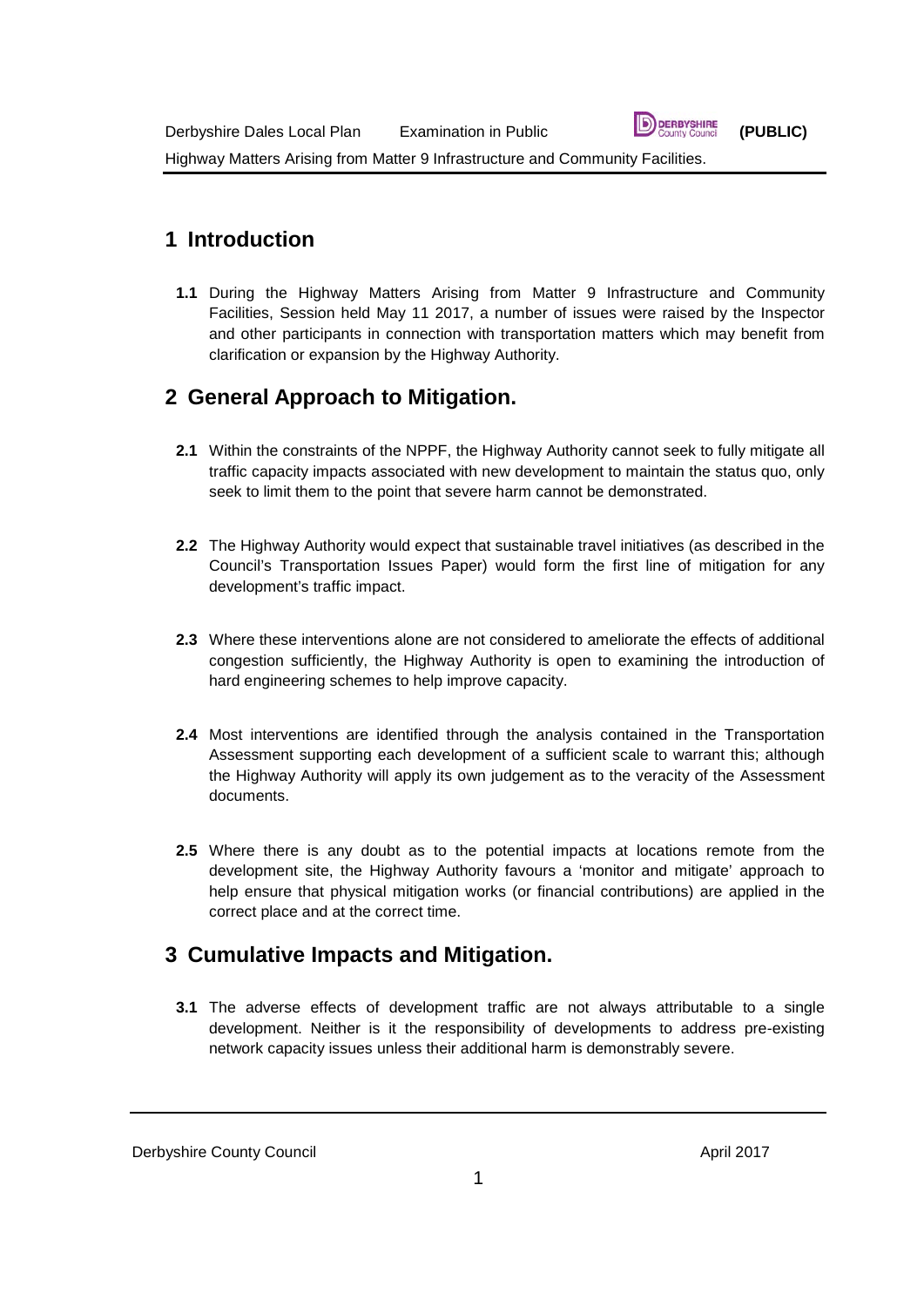| Derbyshire Dales Local Plan                                                    | Examination in Public | <b>D</b> DERBYSHIRE | (PUBLIC) |
|--------------------------------------------------------------------------------|-----------------------|---------------------|----------|
| Highway Matters Arising from Matter 9 Infrastructure and Community Facilities. |                       |                     |          |

**3.2** Where development traffic impact has a significant contribution towards the need for physical mitigation works, the Highway Authority would seek to apportion the liability for the scheme costs between the development concerned, other committed development with comparable impact and such public contributions as might be required to bring about a comprehensive intervention.

 $\blacksquare$ 

**3.3** In the event that the Highway Authority is obliged to intervene before the accumulated contributions are available, mechanisms will be sought to enable the clawback of contributions received after the mitigation works are in place.

### **4 Ashbourne Issues.**

- **4.1** Applying the above concepts to the Ashbourne situation, in the absence of a defined planning policy the Highway Authority has historically sought to secure piecemeal development contributions via Section 106 towards potential off-site physical highway improvements. These are primarily (but not exclusively) focussed upon the improvement of the Sturston Road/ Derby Road traffic signal controlled junction.
- **4.2** In the event that sustainable travel interventions are unable to limit severe impact, the Highway Authority is entirely open to considering a range physical engineering measures to deal with the problem. Additional allocations within the Local Plan would potentially increase the existing accumulated Section 106 funds towards off-site improvements.
- **4.3** Looking forwards, the suggestion of a Section 106 mitigation works programme within the Local Plan would present a number of challenges for the Local Authorities:
	- 4.3.1 Defining the nature, location, sequence and timing of each Section 106 funded intervention would rely upon a level of data, analysis and design normally associated with a Transportation Assessment and planning application. This is not available or feasible for the Local Planning Authority to produce at the Local Plan preparation stage for every site.
	- 4.3.2 A defined programme in the Local Plan would constrain the Local Planning Authority to carry out specific Section 106 interventions in a specific order. Subsequent analysis of travel behaviour or other factors at application (or post application) stage may make the interventions inappropriate or untimely.
	- 4.3.3 The preparation and publication of detailed engineering schemes at Local Plan stage would potentially blight property for prolonged periods of time and may be abortive (see 4.3.2 above).

#### Derbyshire County Council and the Council April 2017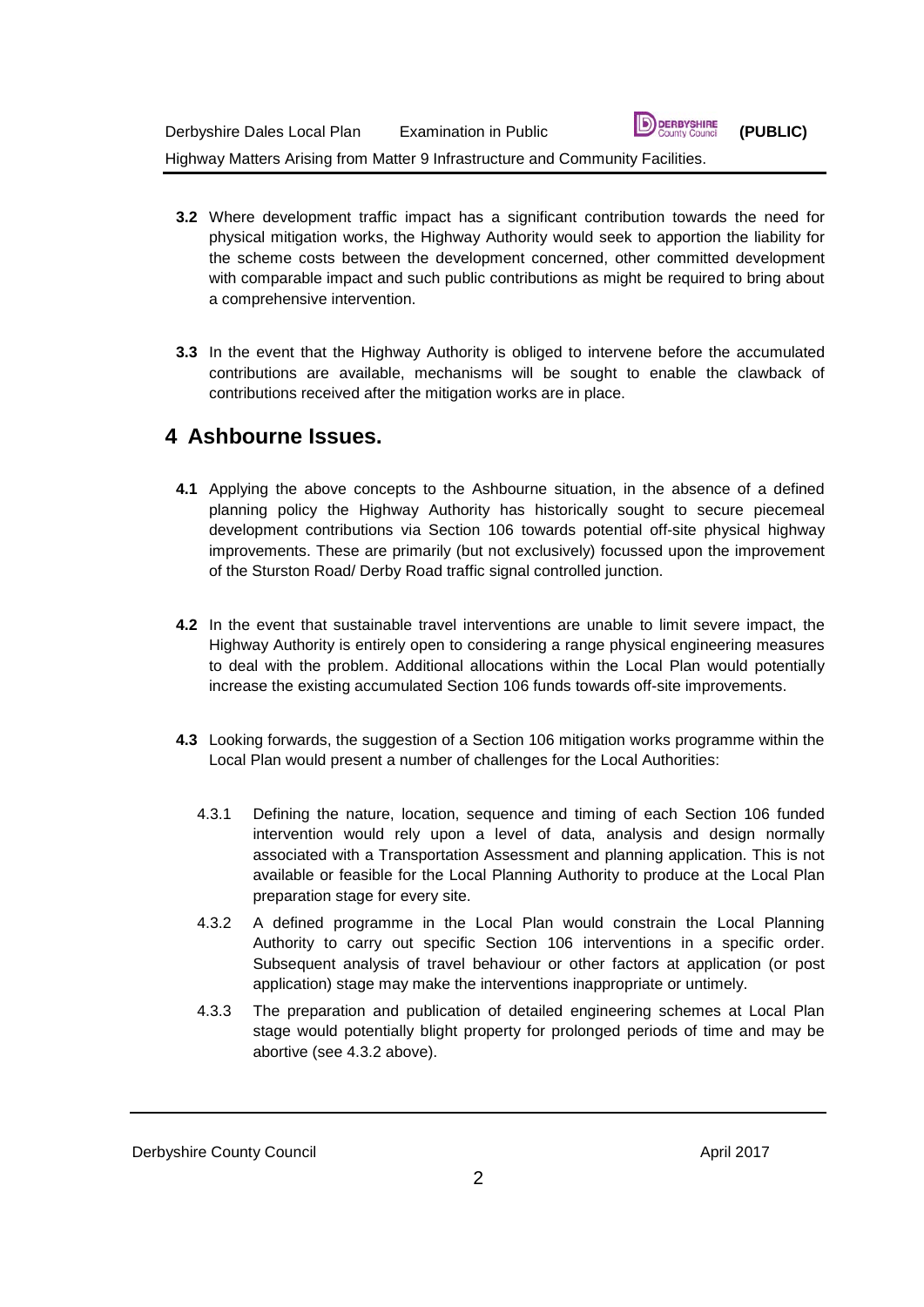- 4.3.4 Where interventions are reliant on match funding from public sources, the bid preparation process and future availability of external funding sources may not match the Local Plan programme, potentially altering the nature or sequence of intervention schemes.
- **4.4** Bearing in mind each of the above issues, it is considered that provided that there is a reasonable prospect of a range of interventions being available within the Local Plan period which would be consequent with the point in time at which the harm from development traffic impact becomes severe, this should be sufficient to enable the development proposed within the Plan to be enabled. Evidence from the Transportation Study would suggest that approximately 75% of the Local Plan development proposed for Ashbourne could be in place before this point of network harm is potentially (but not definitively) reached.
- **4.5** Insofar as the Ashbourne highway network is concerned, the Highway Authority has, as indicated in the Transport Study, [\(Enquiry Document CD 34\)](http://www.derbyshiredales.gov.uk/planning-a-building-control/local-plan-2015-16/local-plan-examination/examination-library) previously explored potential traffic management interventions around the town which might help alleviate some of the pressures brought about by development related traffic. The Highway Authority's [Ashbourne Traffic Study](http://www.derbyshire.gov.uk/transport_roads/transport_plans/transport_studies/ashbourne_traffic_study/default.asp) can be seen on the County Council's website.
- **4.6** Consideration is also being given to junction improvement works at Sturston Road/ Derby Road which would improve its capacity and pedestrian accessibility. Clearly any such schemes will have to be balanced against their wider environmental impacts in liaison with the Local Planning Authority.

# **5 Ashbourne Bypass**

**5.1** A longer term intervention that would offer a more complete solution to Ashbourne's traffic conditions would be the provision of a bypass for Ashbourne. An Ashbourne Bypass is identified in Derbyshire's current LTP as a potential scheme for appraisal as a County Council sponsored scheme. However, a number of alternative routes for a bypass scheme have been considered in the past by the County Council, including using a former railway tunnel under the town. The current preference of the County Council is an outer western alignment between the A52 west of the town and the A515 to its north. Topography of the area will make it difficult to find an alignment that is both satisfactory in engineering terms and avoids a disproportionate environmental impact.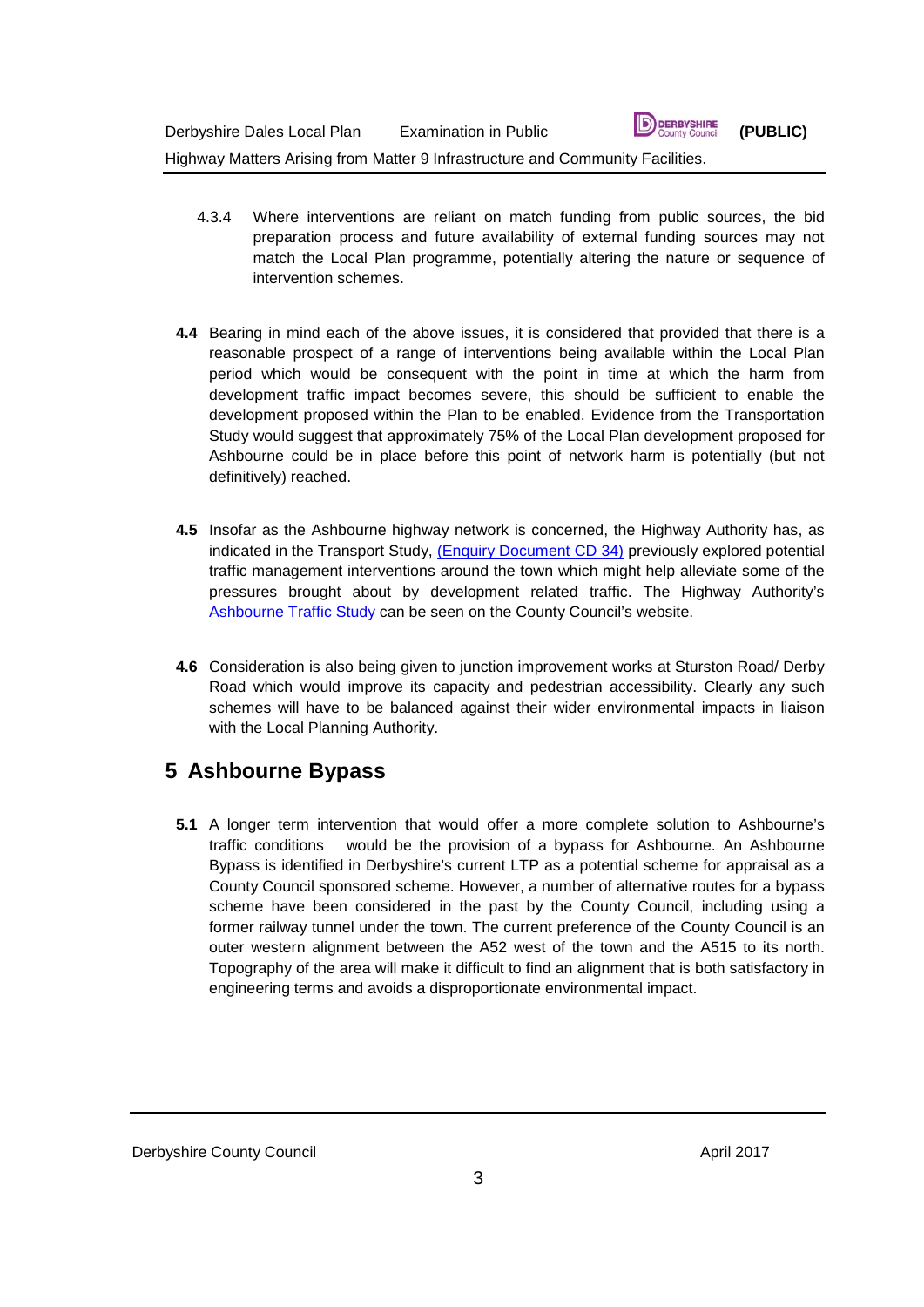# **6 Tansley Issues.**

- **6.1** Tansley has had a development history comprising a small number of relatively modest residential development proposals. Each of these applications were of an insufficient scale to warrant the support of a Transportation Assessment or Statement.
- **6.2** Both the Local Planning Authority and Highway Authority were consequently obliged to consider each proposal on its merits and in each case the trip generation (of all types) was so limited as to make any demands for off-site highway improvements indefensible in terms of meeting the Planning Tests. Insofar as the need for a pedestrian crossing facility on the A615 is concerned, the volume and desire lines for pedestrian movement do not begin to approach the levels at which such a facility could be reasonably considered even if it was physically possible to accommodate such a feature.
- **6.3** Understandably, the Parish Council is interested in whether there is any prospect of examining the cumulative effects of all Local Plan allocations in the village. Clearly the majority of these already have planning consent (see preceding paragraph) making retrospective introduction of highway mitigation impossible and leaving any remaining mitigation of cumulative impacts incumbent upon the remaining uncommitted sites which would again be contrary to the Planning Tests.
- **6.4** Notwithstanding the above, the Transportation Study reveals no cumulative capacity issues on the Tansley network resulting from the Local Plan proposals.